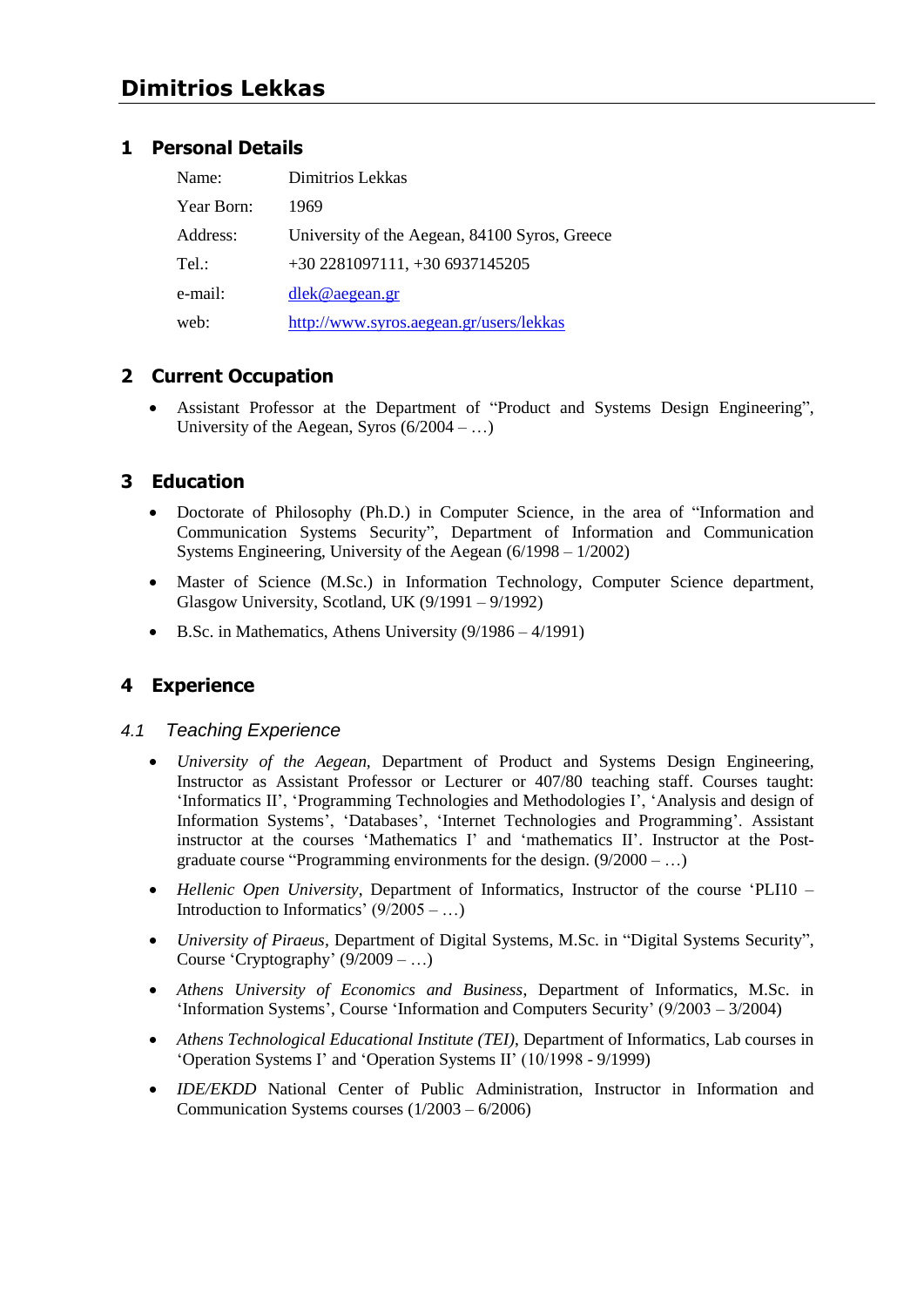### *4.2 R & D Projects*

- *MarineTraffic*, "Design and implementation of and Information System for displaying realtime information regarding the positions of ships worldwide", Πανεπιστήμιο Αιγαίου (2007 -…)
- *eGovForum*, "e-Governement Forum: Protection of critical infrastructures in Public Administration", Information Society S.A. (2008)
- *CSP AUDIT*, "Conformity Audits in Certification Services Providers", EETT (2007-2008)
- *e-PASSPORT*, "Design and Implementation of the Greek Certification Authority for the issuance of e-Passports" (2006-2007)
- *GSIS-sec*, "Strategic study for the General Secretariat of Information Systems of the Ministry of Economics", GSIS (2007)
- *ENISA,* ‗Who-is-Who Database', European Network and Information Security Agency (2006)
- *e-UNIVERSITY PKI,* ‗Design and Implementation of certification services for the e-University' Information Society S.A. (2006-2007)
- *e-SCHOOL PKI,* ‗Design and Implementation of certification services for the e-School' Information Society S.A. (2007-2008)
- *VNOC ΙΙ,* ‗Design and Implementation of the Virtual and Distributed Network Information Center of the Greek Academic Network, GRnet S.A. (2004)
- *SRCOSMOS,* 'Scientific References', Design and Implementation of a database for Scientific publications and citations, Theofrasteio MSc (2004-2005)
- *PKI-GRNET*, 'Design and Implementation of Public Key Infrastructure in the Greek Academic Network, GRnet S.A. (10/2003 – 2008)
- *PKI-EDUNET*, Design and Implementation of certification services for the Greek School Network, Information Society (9/2003 – 9/2005)
- *Aegean Smart Cards*, ‗Design and Implementation of a Smart-card Infrastructure in the University of the Aegean for Physical Access Control and Digital Signatures', University of the Aegean (1/2003 – 12/2004)
- *PKI Survey*, 'Survey of the Public Key Infrastructure in European governmental services and proposal of Best-Practices for PKI implementation in electronic government', Greek Presidency of EU, GGET (2003)
- *ΙΚΑ,* ‗Study for the Integrated Information System of the Social Security Institute', ΙΚΑ (2002)
- PAVET-2000, 'Secure Time-stamping Services for secure electronic transactions', GGET, Unisystems A.E. (2001-2002)
- *AEGEAN-NET II*, 'Advanced telematic services for the University of the Aegean InfoSoc (2001- 2006)
- *INVITATION-51*, 'Advanced Telematic Services for the Elementary Education', InfoSoc (2003-σήμερα)
- *KEPLINET* 'Supporting the Information systems of Scholls in the Aegean Region', InfoSoc  $(2002 - 2007)$
- *VNOC*, 'Design and Implementation of the Virtual Distributed Network Operations Center of the Greek Academic Network', GRnet S.A. (2000 – 2003)
- *Databases of the Greek School Network, "*Design, Implementation and Support of an Integrated Information System for supporting the Services of the Greek School Network', University of Athens  $(2000 - ...)$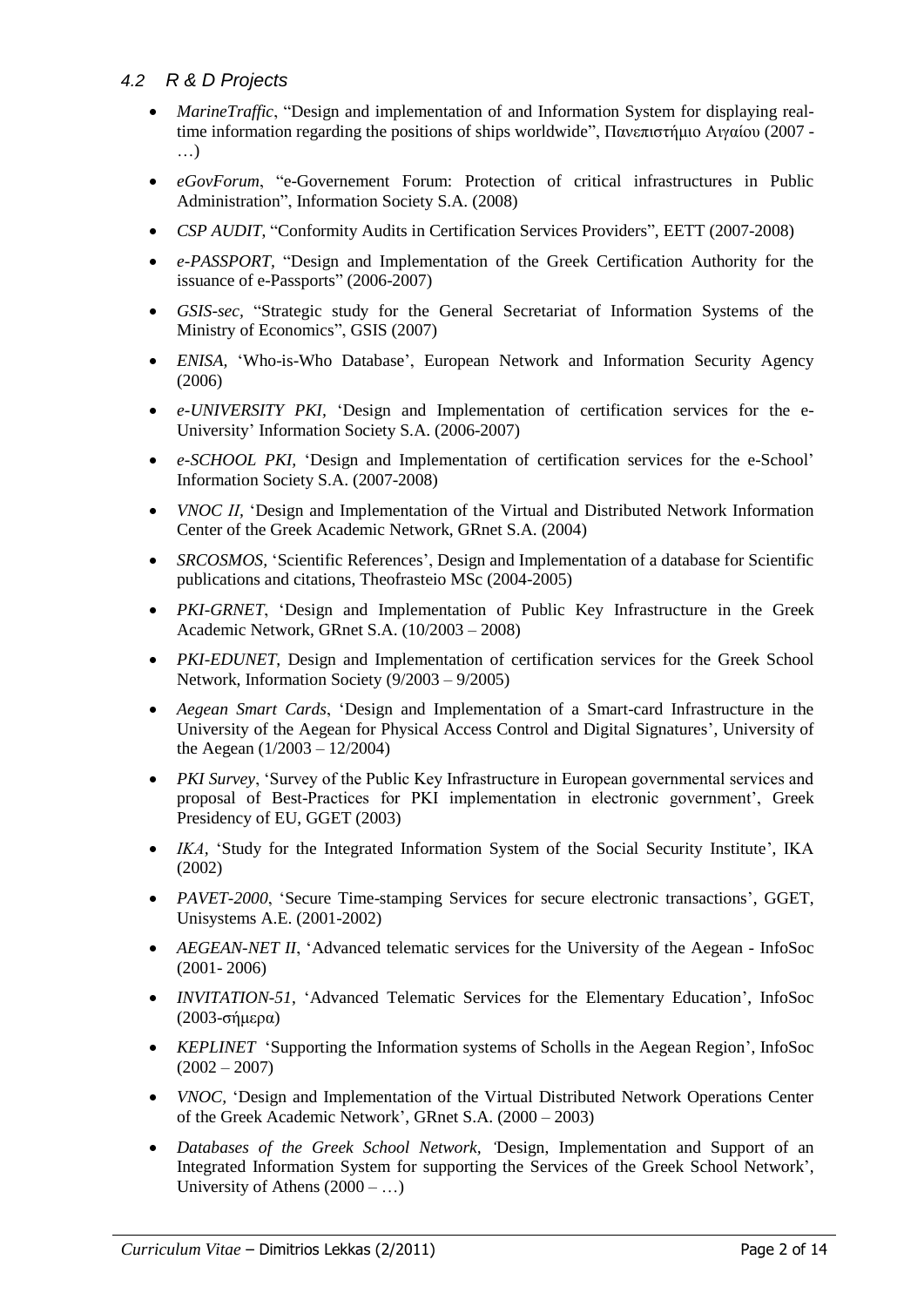- *EduNet Ι & ΙΙ*, ‗Design, Implementation and Administration of the Greek School Network in the Aegean Region', InfoSoc (1999 – 2008)
- *CERT-GRNET*, ‗Computer Emergency Response Team of the Greek Academic Network', GRnet S.A., (2000-2006)
- *TAXIS-sec,* 'Study on the Security aspects of the Integrated Information System of the Ministry of Economics, GSIS (1999)
- *GU-NET*, Greek Universities Network, Deliverables on Network Security subjects' GuNet  $(1998 - 2000)$
- ASKOI *tou AIOLOU*, 'Networking for the Schools' EPEAEK (1998-2000)
- *ResExp*, 'Research Exploitation', EPEAEK (1998 2000)
- *KEYSTONE,* ‗European Cross-domain Public-Key Infrastructure Architecture', EU-DGXIII European Trusted Services ETS-II, Programme 23187, EU (1998-1999)
- *ODYSSEAS*, 'Support for the networking in the Schools of the Aegean Region', EPEAEK (1998 – 1999)
- *AEGEAN-NET*, 'Design, Implementation and Support of networking and services in the University of the Aegean' Ministry of Education (1997 – 2001)

### *4.3 Reviewing*

- Reviewer, IEEE Transactions on Information Technology in Biomedicine (6/2003 …)
- Reviewer, IEEE Transactions on Mobile Computing  $(1/2006 ...)$
- Reviewer, Computers & Security, Elsevier  $(2007 ...)$
- Reviewer, ACM SAC 2007: "The 22nd ACM Symposium on Applied Computing, Security Track‖, Seoul, Korea (3/2007)
- Reviewer, TrustBus '06: "3rd International Conference on Trust, Privacy & Security in Digital Business", Krakow, Poland (9/2006)
- Reviewer, EURO-PKI-2006: "3rd European PKI Workshop", Torino, Italy (6/2006)
- Reviewer, EURO-PKI-2005: "2nd European PKI Workshop", Kent, UK (6/2005)
- Reviewer, International Journal of Information Security", Special Issue: "PKI: Research and Applications", (2/2005)
- Reviewer, SEC2005: "20th IFIP International Information Security Conference", Makuhari-Messe, Chiba, Japan, (5/2005)
- Reviewer, ICICS 2005: "Seventh International Conference on Information and Communications Security", Beijing, China, (12/2005)
- Reviewer, ACM SAC 2005: "The 20th ACM Symposium on Applied Computing, Security Track‖, Santa Fe, New Mexico, USA (3/2005)
- Reviewer, IEEE GLOBECOM 2004: "The IEEE Global Telecommunications Conference, Security and Network Management Symposium", Texas, (11/2004)
- Reviewer, SEC2004: "19th IFIP International Information Security Conference", Toulouse, France, (8/2004)
- Reviewer, EURO-PKI-2004: "1st European PKI Workshop: Research and Applications", samos (6/2004)
- Reviewer, ACM Symposium on Applied Computing Security Track, Nicosia, Cyprus (5/2004)
- Reviewer, SEC2003: "18<sup>th</sup> IFIP International Information Security Conference", Athens (5/2003)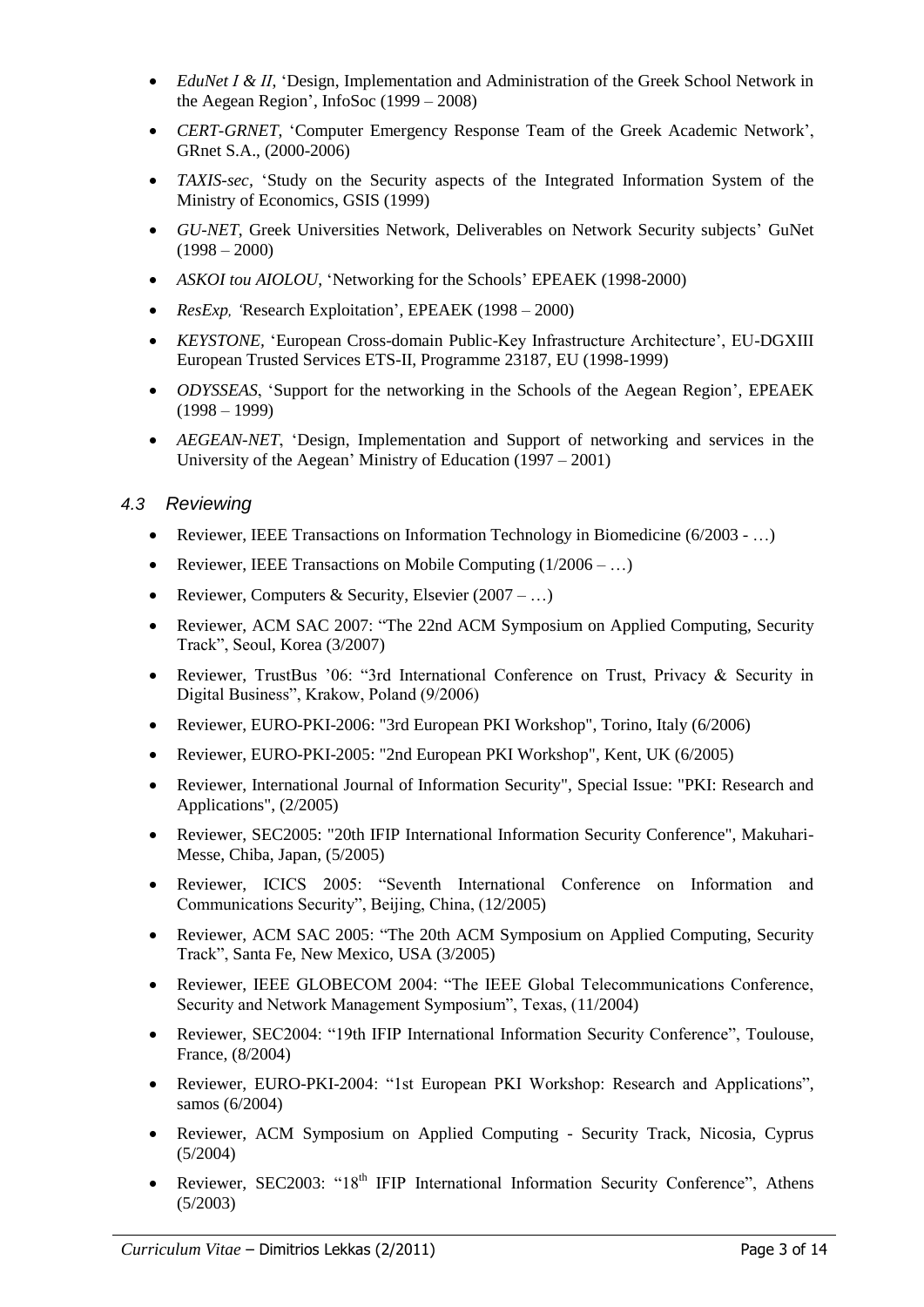Reviewer, INC2002: International Network Conference 2002, University of Plymouth, UK (7/2002)

### *4.4 Conference Committees*

- EURO-PKI-2010: "7th European PKI Workshop on Public key services, Applications and Infrastructures‖, Programme Committee, Athens (9/2010)
- EURO-PKI-2004: "1st European PKI Workshop: Research and Applications", Programme Committee,  $\Sigma \alpha \mu$ oc (6/2004)
- SEC2003: "18th IFIP International Information Security Conference", Organizing Committee, Athens (5/2003)
- 7-TF-CSIRT: "7<sup>th</sup> TERENA TF-CSIRT meeting" (Task-Force Computer Security Incident Response Team), Organizing Committee, Syros (9/2002)

### *4.5 Supervision*

- Dimitrios Zissis, "Methodologies and Technologies for Secure Electronic Voting", Doctoral Dissertation, University of the Aegean (undergoing, 2007 - ...)
- Petros Konstantinopoulos, "Design and Evaluation of Geographical Information Systems for the administration of Sea Traffic", Doctoral Dissertation, University of the Aegean (undergoing, 2009 - …)
- More than 20 undergraduate and post-graduate dissertations in the University of the Aegean and other Institutions.

## **5 Scientific Publications**

#### *5.1 In peer-reviewed scientific journals*

- **J1.** Gritzalis S., Katsikas S., Lekkas D., Moulinos K. and Polydorou E., "Securing The Electronic Market: The KEYSTONE Public Key Infrastructure Architecture", *Computers & Security*,Vol.19, No.8, pp.731-746, December 2000
- **J2. Lekkas D.**, Gritzalis S., Katsikas S, "Deploying quality management in Trusted Third Parties within a medical environment.", *Health Informatics Journal*, Vol.8.1, pp.4-14, March 2002
- **J3. Lekkas D., Gritzalis S., Katsikas S., "Quality Assured Trusted Third Parties for deploying** secure Internet-based healthcare applications", *International Journal of Medical Informatics*, Vol.65, No.2, pp.79-96, May 2002
- **J4. Lekkas D., "Establishing and managing Trust within the Public Key Infrastructure",** *Computer Communications*, Vol.26, No.16, pp.1815-1825, October 2003
- **J5. Lekkas D., Gritzalis D., "Cumulative Notarization for Long-term Preservation of Digital** Signatures‖, *Computers & Security*, Vol.23, No.5, pp.413-424, July 2004
- **J6. Lekkas D., Spinellis D., "Handling and Reporting Security Advisories: A Scorecard** Approach‖, *IEEE Security & Privacy*, Vol.3, No.4, pp.32-41, July 2005
- J7. Gritzalis S., Lambrinoudakis C., Lekkas D., Deftereos S., "Technical Guidelines for Enhancing Privacy and Data Protection in Modern Electronic Medical Environments", *IEEE Transactions on Information Technology in BioMedicine*, Vol.9, No.3, pp.413-423, Sept.2005
- **J8. Lekkas D., Gritzalis S., Mitrou L., "Withdrawing a declaration of will: Towards a** framework for Digital Signature Revocation", *Internet Research*, Vol.15, No.4, pp.400-420, Sept.2005 (Emerald Award for Excellence 2006: Higly Commended)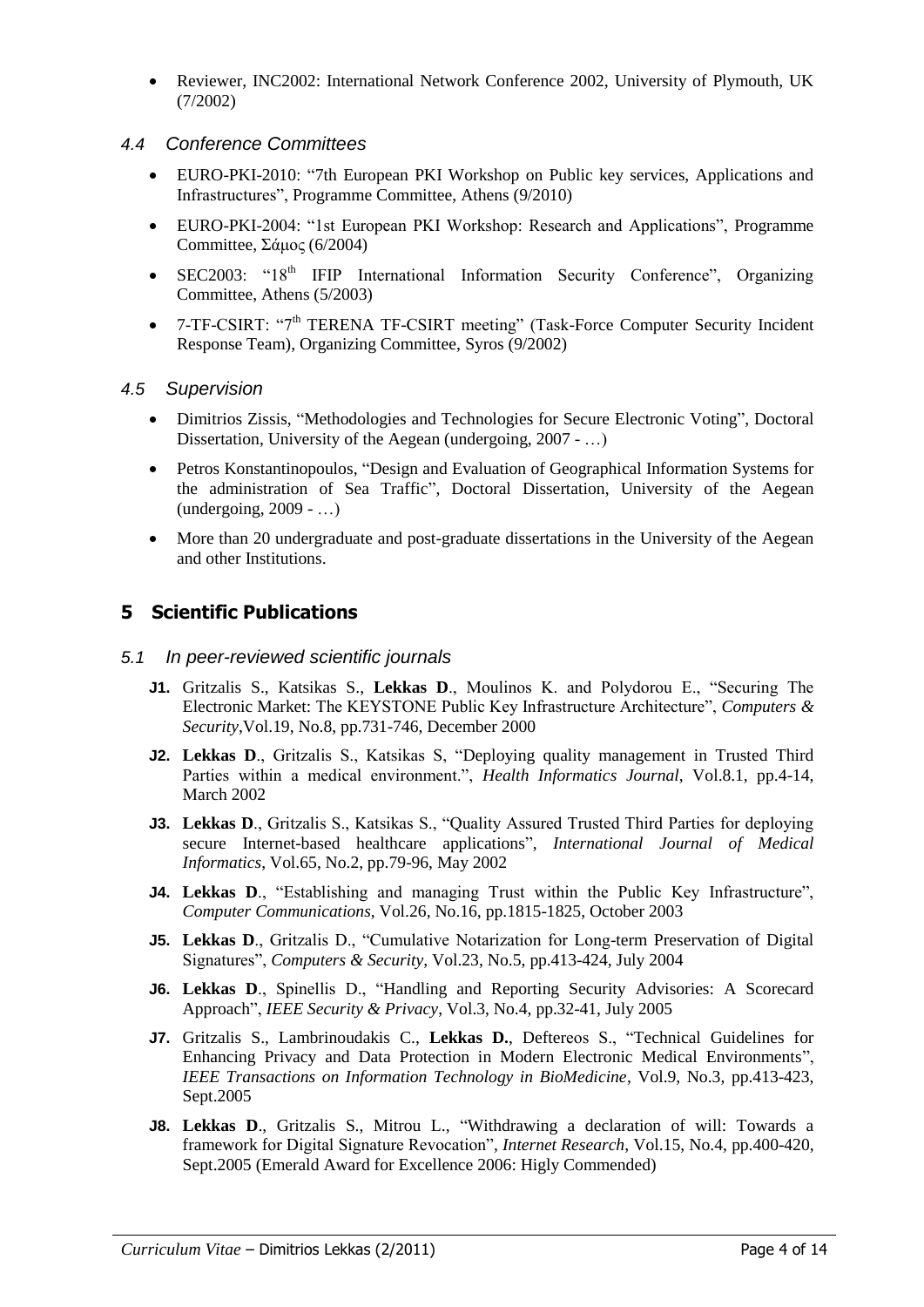- **J9.** Arnellos A., Lekkas D., Spyrou T., Darzentas J., "A Framework for the Analysis of the Reliability of Digital Signatures for Secure e-commerce", *The electronic Journal for ecommerce Tools & Applications* (eJETA), Vol.1, No.4, 2005
- **J10. Lekkas D., Lambrinoudakis C., "Outsourcing Digital Signatures: A solution to key** management burden", *Information Management & Computers Security*, Vol.14, No.5, pp.435-448, 2006 (Emerald Award for Excellence 2007: Outstanding Paper)
- **J11. Lekkas D., Spinellis D., "Implementing regular cash with blind fixed-value electronic** coins‖, *Computer Standards & Interfaces*, Vol.29, No.3, pp.277-288, 2007 (doi:10.1016/j.csi.2006.01.005)
- **J12. Lekkas D.**, Gritzalis D. "Long-term verifiability of healthcare records authenticity", *International Journal of Medical Informatics*, Vol.76, No.5-6, pp.442-448, 2007 (doi:10.1016/j.ijmedinf.2006.09.010)
- **J13.** Zissis D., Lekkas D., Papadopoulou. A.E., "Competent Electronic Participation Channels in Electronic Democracy." *Electronic Journal of e-Government*, Vol.7, No.2, pp.195 - 208, 2009
- **J14. Lekkas D., Gritzalis D., "e-Passports as a means towards a Globally Interoperable Public** Key Infrastructure', *Journal of Computers Security*, IOS press, Volume 18, Number 3, May 2010 (doi: 10.3233/JCS-2008-0370)
- **J15.** Zissis D. and Lekkas D., "Securing e-Government and e-Voting with an open cloud computing architecture", *Government Information Quarterly*, Vol. 28, No.2, pp.239-251, April 2011 (doi: 10.1016/j.giq.2010.05.010)
- **J16.** Zissis D. and Lekkas D., "Addressing Cloud computing Security Issues", Future *Generation Computer Systems*, Special Issue on Infrastructure and Network-aware Grids and Service Oriented Architectures, To appear, May 2011
- **J17.** Oikonomou D., Moulianitis V., Lekkas D., Koutsabasis P., "Decision Support System Design for the Hellenic Centre of Health Emergency Response", *International Journal of User Driven Healthcare*, To Appear, 2011

#### *5.2 In peer-reviewed scientific conferences*

- **C1. Lekkas D., Katsikas S., "Information security: Trusted Third Parties in Europe",** Proceedings of the *EEEE 12th conference on business and new technologies*, Pythagoreion, Samos Island, Greece, pp. 1001-1013, September 1998
- **C2. Lekkas D., Katsikas S., Spinellis D., Gladychev P. and Patel A., "User requirements of** Trusted Third Parties in Europe", UIPP'99 *IFIP International joint Working Conference on User Identification and Privacy Protection*, Stockholm, Sweden, Kluwer Academic Publisher, June 1999
- **C3.** Patel A., Gladychev P., Katsikas S., Gritzalis S. and Lekkas D., "Support for Legal Framework and Anonymity in the KEYSTONE Public Key Infrastructure architecture". UIPP'99 *IFIP International joint Working Conference on User Identification and Privacy Protection*, Stockholm, Sweden, Kluwer Academic Publisher, June 1999
- **C4. Lekkas D., Gritzalis S., Katsikas S., "Deploying quality management in Trusted Third** Parties within a medical environment. Towards ISO9000 compliance", 6<sup>th</sup> International *Symposium on Health Information Management Research* – ISHIMR 2001, May 2001, Halkidiki, Greece
- **C5. Lekkas D., Gritzalis S., Katsikas S., "Towards an ISO-9000 compliant Trusted Third Party** in a Medical Environment. The Quality of Service perspective.", Proceedings of the *SCI'2001 World Multiconference on Systemics, Cybernetics & Informatics*, International Institute of Informatics and Systemics (IIIS) Publications, Orlando, USA, July 2001
- **C6. Lekkas D., Gritzalis S., Katsikas S., "Towards an ISO-9000 compliant Certification Service** Provider", 5<sup>th</sup> Hellenic European Research on Computer Mathematics and its Applications -HERCMA 2001, pp.390-397, September 2001, Athens, Greece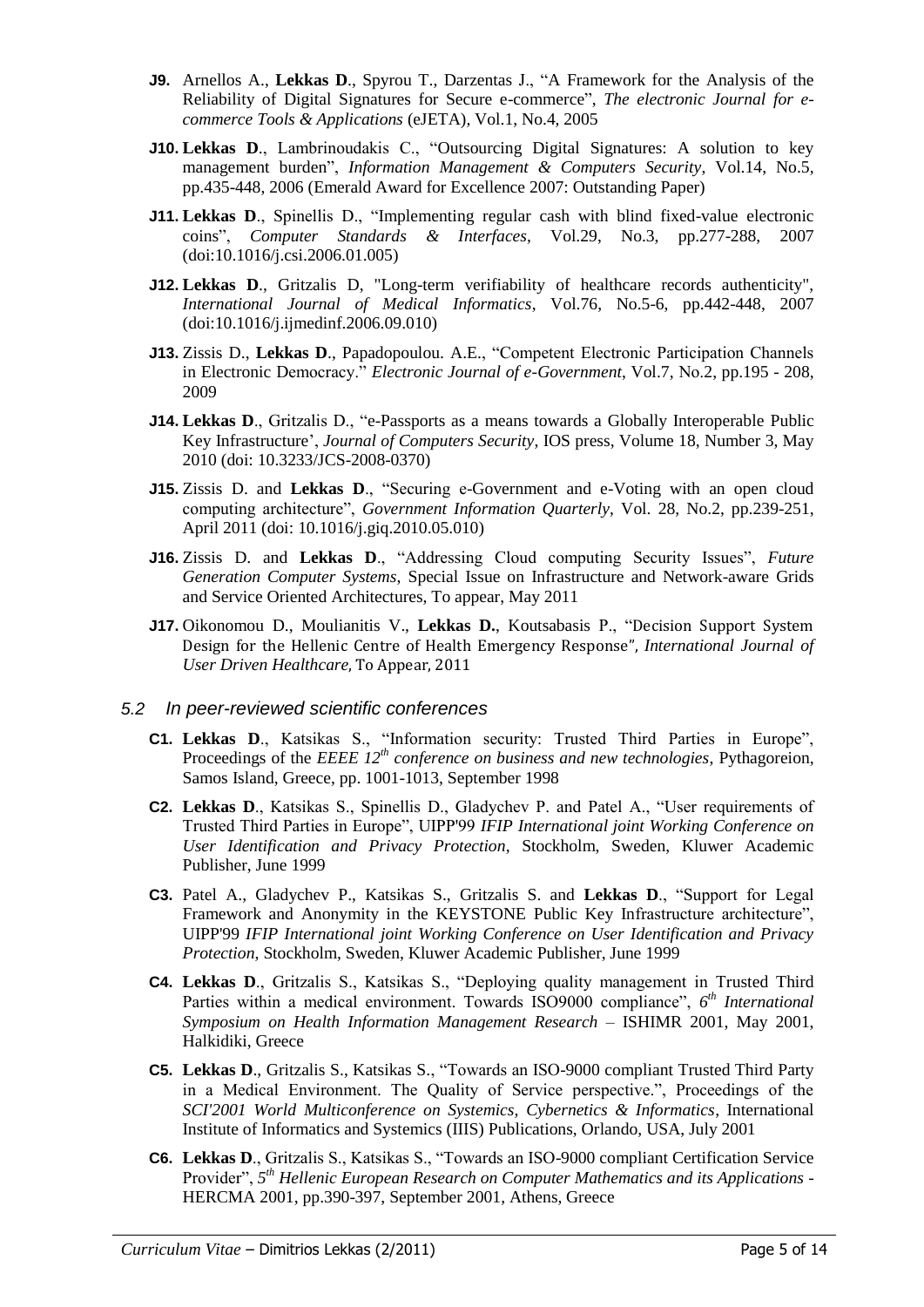- **C7. Lekkas D., Arnellos A., Spyrou T., Darzentas J., "Pervasive Digital Signatures: Syntactic** robustness and simplicity of signed documents", In Proceedings of *SecPerU'05, Security*, *Privacy and Trust in Pervasive and Ubiquitous Computing*, pp.21-28, Santorini, Greece, IEEE, July 2005
- **C8. Lekkas D., Gritzalis D., "Long-term verifiability of healthcare records authenticity", In:** *IMIA Working Conference on Security in Health Information Systems*, Dijon, France, April 2006
- **C9.** Lekkas D., Gritzalis D., "e-Passports as a means towards the first world-wide Public Key Infrastructure", In: 4<sup>th</sup> *European PKI Workshop – EuroPKI07*, Mallorca, Spain, Lecture Notes in Computer Science (LNCS), Vol. 4582, Springer, June 2007
- **C10.**Zisis D., Lekkas D., Spyrou T., "Security services in e-School and their role in the evaluation of educational processes", *International Conference on Institutional Evaluation Techniques in Education, ICIETE"07*, Samos, Greece, July 2007
- **C11.**Zisis D., Papadopoulou A.-E., Lekkas D., "Enhancing security in the integration of e-Government: The e-School initiative", 4th International Conference on Web Information *Systems and Technologies, WEBIST"08*, Madeira - Portugal, May 2008
- **C12.**Zissis D., Lekkas D., Papadopoulou A.-E., "Competent electronic participation channels in electronic democracy‖, *8th European Conference on e-Government - ECEG"08*, Lausanne, Switzerland, July 2008
- **C13.Lekkas D.**, Vosinakis S., Alifieris C., Darzentas J., "MarineTraffic: Designing a collaborative interactive Vessel Traffic Information System", *The International Workshop on Harbour, Maritime & Multimodal Logistics Modelling and Simulation, HMS"08*, Amantea, Italy, September 2008
- **C14.**Oikonomou D., Moulianitis V., Lekkas D. Koutsabasis P., "Decision Support System Design for Cooperation in Emergency Situations at the Hellenic Center of Emergency Response (EKAB)", *International Workshop on Mobile Information Technology for Emergency Response*, Goteborg, Sweden, May 2009
- **C15.**Zissis D., Lekkas D., "The security paradox, disclosing source code to attain secure electronic elections", 9th European Conference on e-Government -  $ECEG'09$ , London, UK, July 2009

#### *5.3 Chapters in Books*

**B1. Lekkas D., "Operation Systems Security", Chapter 6 in "Information Systems Security",** S.Katsikas, D.Gritzalis, S.Gritzalis (eds.), New Technologies Publications (January 2004)

#### *5.4 Dissertations*

- **D1.** Ph.D.: "Information and Communication Systems Security by deploying Trusted Third Party Services" University of the Aegean (1/2002)
- **D2.** M.Sc.: "Collection and Processing of data from external sources for supporting Physics Experiments. Implementation of Software in C." Glasgow University, Computer Science department (9/1992)

#### *5.5 Citations*

**Citation to J1:** Gritzalis S., Katsikas S., Lekkas D., Moulinos K. and Polydorou E., "Securing The Electronic Market: The KEYSTONE Public Key Infrastructure Architecture", *Computers & Security*, Vol.19, No.8, pp.731-746, December 2000

**Ct1.** Portillo E., Patel A., "Design Methodology for secure distributed transactions in electronic commerce", *Computer Standards and Interfaces*, Elsevier Science, Vol.21, No.1, pp.5-18, May 1999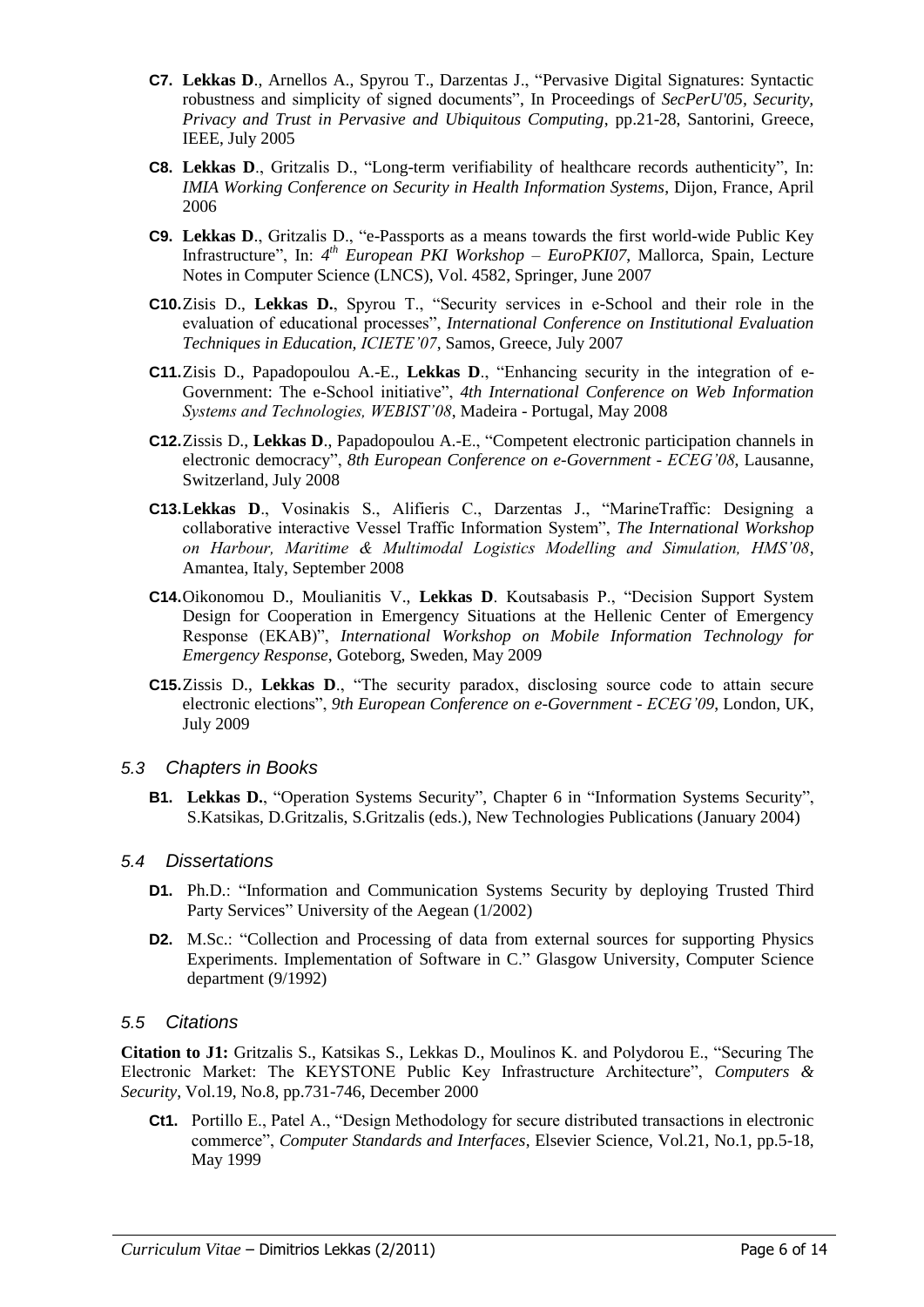- **Ct2.** Spinellis D. Moulinos K. Iliadis J., et al, "Deploying a Secure Cyberbazaar by adding Trust on Commercial Transactions‖, *The electronic journal for e-Commerce Tools & Applications*, eJETA.org, Vol.1, No.2, November 2002
- Ct3. Erich Allinger, Rainer Kastner, "Method for electronic payment", European Patent EP200220450089, Siemens AG Oesterreich (AT), November 2002
- **Ct4.** Ρέντας Νικόλαος, "Υπηρεσίες πιστοποίησης Προστιθέμενης Αξίας σε Υποδομές Δημόσιου Κλειδιού", Μεταπτυχιακή Διατριβή, Μεταπτυχιακό Πρόγραμμα Σπουδών στα Πληροφοριακά Συστήματα, Οικονομικό Πανεπιστήμιο Αθηνών, Ιανουάριος 2004.
- **Ct5.** Gritzalis Dimitris A, "Embedding privacy in IT applications development", *Information Management & Computer Security*, Vol.12, No.1 (March 2004).
- Ct6. Daniel Walther, "Wirtschaftlichkeit von Zertifizierungsstellen in Deutschland (Economy of Certification Authorities in Germany)", PhD Thesis, Technischen Universität Darmstadt, July 2003
- **Ct7.** M.S. Hwang, C.T. Li, J.J. Shen, Y.P. Chu, "Challenges in e-government and security of information", *Information & Security*, Vol.15, No.1, pp.9-20, 2004
- **Ct8.** B.Ksiezopolski, Z.Kotulski, "On probabilistic modeling of incident occurrence in electronic processes", in: W. Burakowski, L.Bella [ed.], Proceedings of the 7th NATO Regional Conference on Military Communications and Information Systems RMCIS 2005: Technologies for the Military Transformation, pp. 297-305, ISBN 83-920120-3-8.
- **Ct9.** Theodosios Tsiakis, George Stephanides, and George Pekos, Considerations of Public Key Infrastructure (PKI), Functioning as a Chain of Trust in Electronic Payments Systems, *International Journal of Information Technology*, Vol.2, No.1, ISSN 1305-2403, 2005
- **Ct10.** Konstantinos Nikolopoulos, Kostas S. Metaxiotis, Vassilis Assimakopoulos, "Eforecasting: challenges and opportunities", *International Journal of Business Performance Management*, Vol.8, No.1, 2006, pp.93-106
- **Ct11.** Dionysis Kefallinos, Maria A. Lambrou, Efstathios D. Sykas, "Secure PKI-enabled egovernment infrastructures implementation: the SYZEFXIS-PKI case", *Electronic Government, an International Journal*, Vol.3, No.4 (2006), pp.420 – 438
- **Ct12.** Zheng Yanqing, Liu Yuelan, "A Component-Based general design of CA", *Natural Science Journal of Harbin Normal University*, Vol.21 No.6 P.40-42, 2005
- **Ct13.** John K. Sakellaris, "Public Key Infrastructure as a new technology enabling electronic auctions used in the context of Electricity Market Restructuring: An aspect of the complex Global Economy", in: DEMSEE 2007 (Deregulated Electricity Market Issues in South-Eastern Europe), Vol.2, Dogus University, Istanbul, Sept.2007

**Citation to J2:** Lekkas D., Gritzalis S., Katsikas S, "Deploying quality management in Trusted Third Parties within a medical environment", *Health Informatics Journal*, Vol.8.1, pp.4-14, March 2002

- **Ct14.** S.A. Oke and O.E. Charles-Owaba, "Implementation of ISO-based quality management systems: a review of the literature", *International Journal of Productivity and Quality Management*, Vol.2, No.1 / 2007, Pages 81-111 (DOI: 10.1504/IJPQM.2007.011469)
- **Ct15.** S.A. Oke A1, A.J. Abudu A2, O.G. Akanbi A3, F.A. Oyawale, "Cost analysis in the implementation of ISO quality system in a petroleum refinery", *International Journal of Productivity and Quality Management*, Vol.4, No.1, pp.55-83, 2009

**Citation to J3:** Lekkas D., Gritzalis S., Katsikas S., "Quality Assured Trusted Third Parties for deploying secure Internet-based healthcare applications", *International Journal of Medical Informatics*, Vol.65, No.2, pp.79-96, May 2002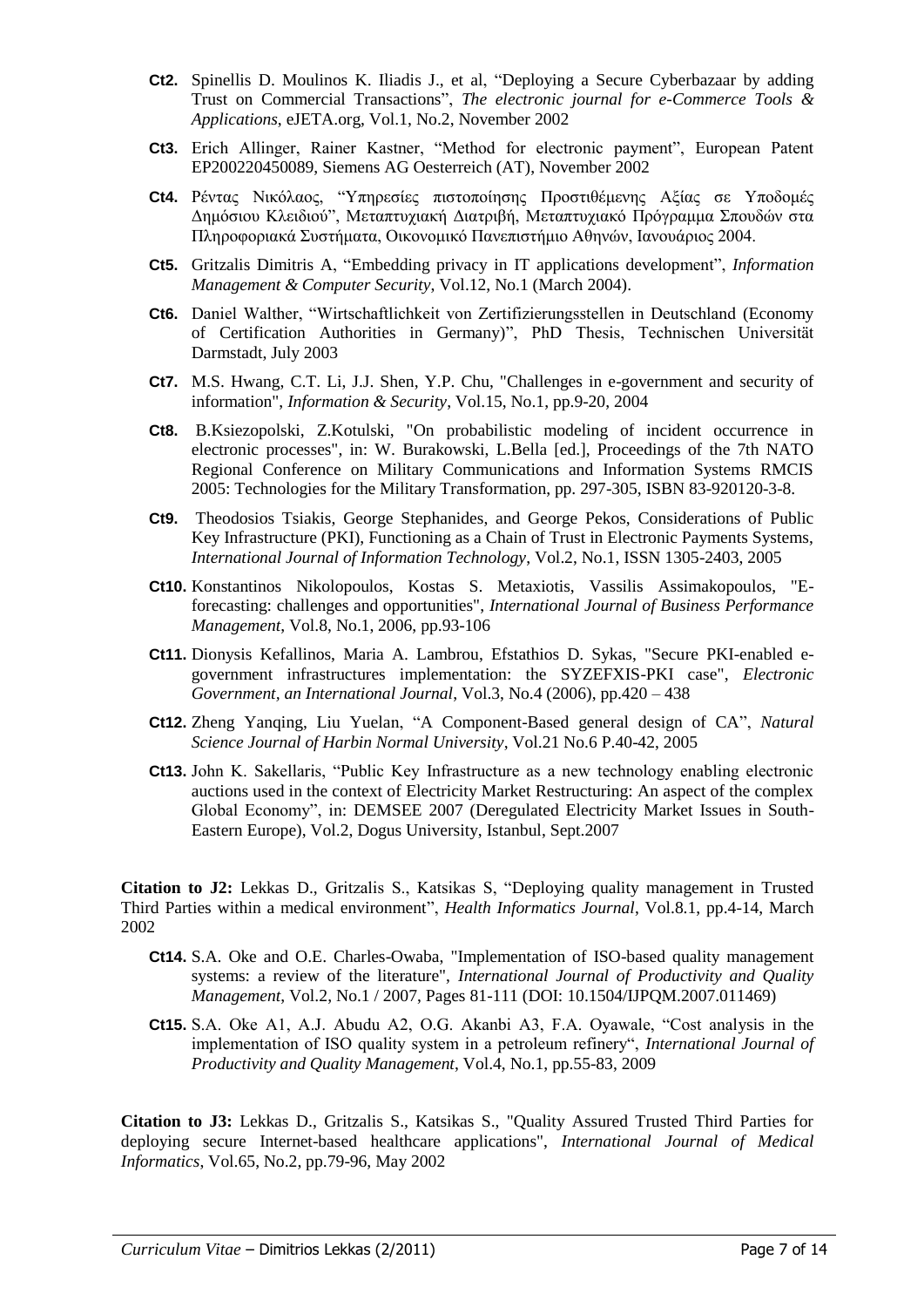- **Ct16.** Lampsas Petros; Vidalis Ioannis; Christos Papanikolaou; Aristides Vagelatos, ―Implementation and integration of Regional Health Care Data Networks in the Hellenic National Health Service", *Journal of Medical Internet Research*, Vol.4 No.3, 2002
- **Ct17.** Procter Rob, Hartswood Mark, "Understanding and Improving the Design, Deployment and Use of Electronic Health Records" School of Informatics, University of Edinburgh, project funded by the UK Engineering and Physical Sciences Research Council (EPSRC), *project No. GR/R86751/01*, Sep 2002 – Aug 2005.
- **Ct18.** Barak M, Younes H, Froom P, "The effect of implementation of the ISO 9000 on customer complaints; a 5-year follow-up study in a regional laboratory." Accreditation and *Quality Assurance*, Vol.8 No.6, pp.282-285 June 2003.
- **Ct19.** Vander Stichele R., "Farmanet: een venster op de kwaliteit van het voorschrijven van ambulante geneesmiddelen in Belgie‖, *Tijdschrift voor Geneeskunde (Magazine for Medecine),* Vol.59, No.8, pp. 499-508, April 2003.
- Ct20. U. Hasse, R. Kropf, G. Burg, "Telemedicine in dermatology 2003: a review", *Journal der Deutschen Dermatologischen Gesellschaft*, Blackwell Synergy, Vol.2, No.4, pp.294, doi:10.1046/j.1439-0353.2004.03624.x, April 2004.
- **Ct21.** Andreas Bess, "Analysis and modeling of strategies for the secure long-term storage and archiving of electronically signed health records", PhD Thesis, University for Health Informatics and Technology Tyrol, Austria, 2003.
- **Ct22.** Bernd Blobel (Ed.), "Advanced Health Telematics and Telemedicine: The Magdeburg Expert Summit Textbook", IOS Press, August 2003, ISBN: 1586033506
- **Ct23.** Pyles, L.A., Hines, C., Patock, M., Schied, M., Chase, J., Jamrozek, K., Schiff, J.S., "Development of a Web-based database to manage American College of Emergency Physicians/American Academy of Pediatrics Emergency Information Forms", *Academic Emergency Medicine* 12 (3), pp. 257-261, 2005
- **Ct24.** Barry Pakes, "Needs Assessment and Feasibility Study of a Web-based Case-based Network for Novel Toxicologic Syndromes Presenting to Emergency Departments", Thesis, University Health Neiwork, 2004
- **Ct25.** Ou Chung-Ming, Ou C.R., "A high-level 3G wireless PKI solution for secure healthcare communications",in Proceedings of EuroPKI 2006, *Lecture Notes in Computer Science No.4043*, pp.254-256 (2006) (DOI: 10.1007/11774716\_22)
- **Ct26.** F De Meyer et al., "The Prideh project: Taking up Privacy Protection Services in e-Health" in Proceedings of MIC 2002: e-health in Belgium and in the Netherlands, F.H. Roger France (eds), IOS press, ISBN 1-58603-313-1
- **Ct27.** Fethi Calisir, "Factors affecting service companies' satisfaction with ISO 9000", *Managing Service Quality*, Vol. 17 No. 5, 2007, pp. 579-593, Emerald, (DOI 10.1108/09604520710817370)
- **Ct28.** Lien, C.-Y., Hsiao, C.-H., Huang, L.-C., Kao, T., "Authenticity and integrity of portable electronic health records‖, in: HEALTHINF 2008 - 1st International Conference on Health Informatics, Proceedings Vol.1, pp. 67-71, 2008

**Citation to J4:** Lekkas D., "Establishing and managing trust within the Public Key Infrastructure", *Computer Communications*, Vol.26, No.16, pp. 1815-1825, October 2003

- Ct29. Μουλίνος Κωνσταντίνος, "Τεχνολογίες προστασίας ανωνυμίας και ιδιωτικότητας στο διαδίκτυο", Διδακτορική Διατριβή, Οικονομικό Πανεπιστήμιο Αθηνών, Τμήμα Πληροφορικής, 2003.
- Ct30. Ρέντας Νικόλαος, "Υπηρεσίες πιστοποίησης Προστιθέμενης Αξίας σε Υποδομές Δημόσιου Κλειδιού", Μεταπτυχιακή Διατριβή, Μεταπτυχιακό Πρόγραμμα Σπουδών στα Πληροφοριακά Συστήματα, Οικονομικό Πανεπιστήμιο Αθηνών, Ιανουάριος 2004.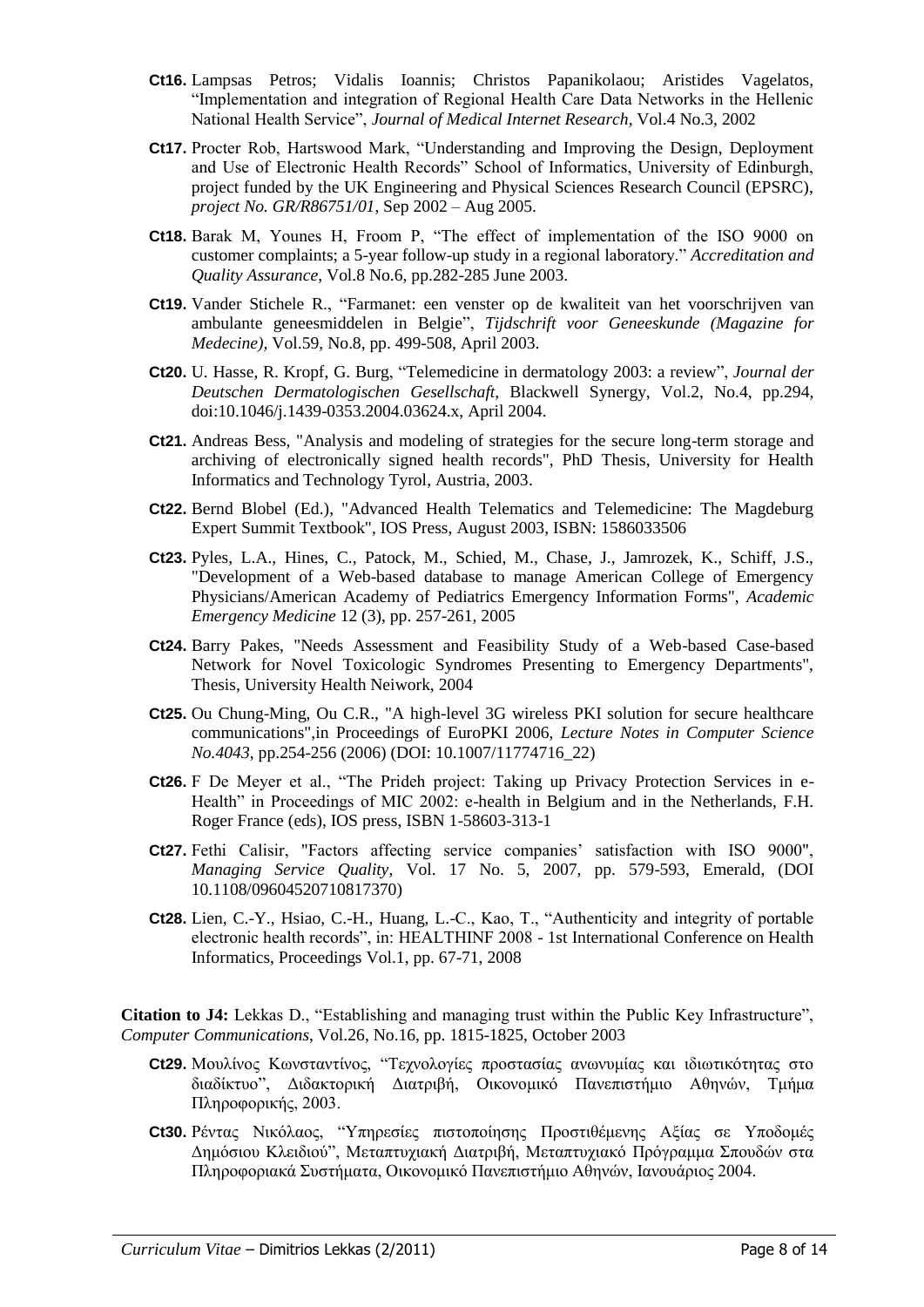- **Ct31.** Matthew J. Stifel, "Acceptance of Digital Signatures: A Matter of Trust", 21st Computer *Science Seminar Conference*, Rensselaer at Hartford, April 16, 2005
- **Ct32.** Peter Stenumgaard, Gunnar Wenngren, Hugo Tullberg, et al, " Tjänstebegreppets användning inom olika tillämpningsområden‖, *ForskningsInstitut*, ISSN 1650-1942, Feb 2004, ref. FOI-R-1211-SE
- **Ct33.** Erland Jungert, Niklas Hallberg, Amund Hunstad, "Arkitektur for tjanstebaserade krisledningssystem med preventiva och operativa formagor", *ForskningsInstitut*, ISSN 1650-1942, Jan 2005, ref. FOI-R-1569-SE
- **Ct34.** Wang Ping, Zhong Yuan-Sheng, "Research on Model of Risk-Based PKI Authentication for Across-certificates", *Computer Engineering and Applications*, Vol.42 No.28 P.153-158, 2006
- **Ct35.** Arnellos A., "Διερεύνηση του Ρόλου της Ανάδυσης του Νοήματος στις Σχεδιαστικές Διεργασίες στους Χώρους των Αυτόνομων Συστημάτων και των Τεχνητών Περιβαλλόντων", PhD Thesis, University of the Aegean, Jan.2007
- **Ct36.** Zhong YanSheng, Liu XiaoHua, Huang Maojun, "A Risk-Based Authentication Model for across-certificates in PKI", In: Management of E-Commerce and E-Government", pp.97-110, Nova Science Publishers Inc, 2007
- **Ct37.** Rajashekar Kailar, Vinod Muralidhar, "A Security Architecture for Health Information Networks", American Medical Informatics Association (AMIA) symposium, Chicago, Nov 12-14, 2007
- **Ct38.** Mert Özarar, Burak Kirimer, Musa Öner Demirkol, "Secure Electronic Archiving: Standards, and Functions of Buildings" (in Turkish), Information Security & Cryptology Conference, ISC Turkey, Ankara, Turkey, December 2007
- Ct39. M Özarar, B KÕrÕmer, MÖ Demirkol, "Standartlar, Yapilar ve Islevler (Standards, Structures and Function)", Information Security  $\&$  Cryptology Conference with International Participation, iscturkey.org, pp. 298-301, Ankara, December 2007
- **Ct40.** Zhaofu, T., Ningning, X., Wuliang, P., "E-commerce security: A technical survey", in: Proceedings - 2nd International Symposium on Intelligent Information Technology Application, IITA 2008 Vol.2, art. no. 4739904, pp. 956-960, 2008
- **Ct41.** Vivek Pathak, "Robust Decentralized Authentication for Public Keys and Geographic Location", PhD Dissertation, State University of New Jersey, Dept of Computer Science, January 2009

Citation to J5: Lekkas D., Gritzalis D., "Cumulative Notarization for Long-term Preservation of Digital Signatures", *Computers & Security*, Vol.23, No.5, pp.413-424, July 2004

- **Ct42.** Clifton G., Day M., "DPC/PADI What's New in Digital Preservation", Report by the Digital Preservation Coalition and the PADI (Preserving Access to Digital Information), available at http://www.dpconline.org/docs/DigitalPreservation-WhatsNew-Issue9.pdf, December 2004.
- **Ct43.** Filip Boudrez, "Digitale handtekeningen en archiefdocumenten (Digital signatures and Archived Documents)", Stadsarchief Antwerpen, Antwerpen, 2005.
- Ct44. Schmidt A.U., Loebl Z., "Legal Security for Transformations of Signed Documents: Fundamental Concepts", in *Proceedings of*  $2^{nd}$  *European PKI Workshop 2005*, EUROPKI'05, LNCS-3545, Springer, July 2005.
- **Ct45.** Christian Hett, Nicolai Kuntze, Andreas U. Schmidt, "A secure archive for Voice-over-IP conversations", in *Proceedings of VSW06*, June 2006, Berlin, Germany
- **Ct46.** Hett N. Kuntze, Andreas U. Schmidt, "Non-repudiation of Voice-over-IP conversations with chained digital signatures", in Proceedings of *Information Security South Africa ISSA* 2006, Sandton, South Africa, 5-7 July 2006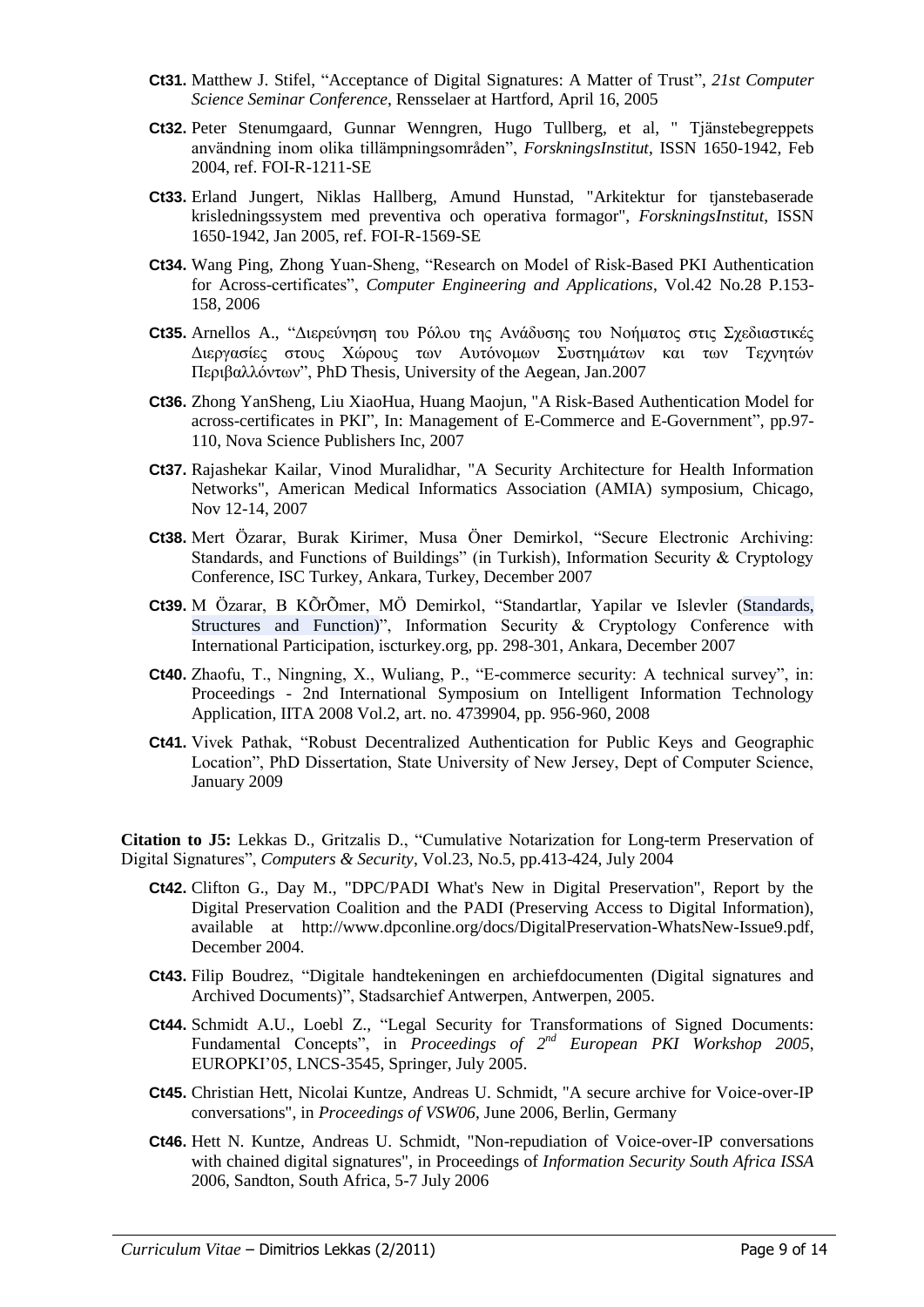- **Ct47.** M. Porali, "Julkisen avaimen järjestelmä osana terveydenhuollon tietoturvaa", Thesis, Joulukuu 2005, Finland
- **Ct48.** Peter Stenumgaard, Gunnar Wenngren, Hugo Tullberg, et al, "Tjänstebegreppets användning inom olika tillämpningsområden (The concept of services usage within different application areas)", *ForskningsInstitut*, ISSN 1650-1942, Feb 2004, ref. FOI-R-- 1211—SE
- **Ct49.** Henry M. Gladney, "Preserving Digital Information", Springer, 2007, ISBN 978-3-540- 37886-0 (doi: 10.1007/978-3-540-37887-7)
- **Ct50.** Dennis Hiljanen, Kristoffer Ljungqvist, "Digitala signaturer ett alternativ for langsiktigt digitalt bevarande?", Master's Thesis, Lulea Tekniska Universitet, D-uppsats, Sweden, ISSN 1402-1552, 2007
- **Ct51.** Filip Boudrez, "Digital signatures and electronic records", *Archival Science*, Vol.7, No.2, pp.179-193, Springer, July 2007, (doi: 10.1007/s10502-007-9058-2)
- **Ct52.** Lu, Joan and Cripps, Nathan "XML Security in Certificate Management XML Certificator‖, *The Open Information Science Journal*, No.2 pp. 10-17. ISSN 1874-947X, 2009
- Ct53. Michael Gaude, "Ein Modell der Technologiediffusion der elektronischen Signatur: Erstellung und empirische Validierung", EUL-Verlag, 2009

**Citation to J6: Lekkas D.**, Spinellis D., "Handling and Reporting Security Advisories: A Scorecard Approach‖, *IEEE Security & Privacy*, Vol.3, No.4, pp.32-41, July 2005

- **Ct54.** Lee, S.-W. and Gandhi, R.A. and Ahn, G.-J., "Certification process artifacts defined as measurable units for software assurance", *Software Process Improvement and Practice*, pp.165-189, Vol.12, No.2, 2007 (doi: 10.1002/spip.313)
- **Ct55.** Stefan Fenz, Andreas Ekelhart, Edgar Weippl, "Fortification of IT Security by Automatic Security Advisory Processing" 22nd International Conference on Advanced Information Networking and Applications (aina 2008), pp. 575-582, 2008 (doi: 10.1109/AINA.2008.69)
- Ct56. Vasileios Vlachos, "Εφαρμογές ασφάλειας σε περιβάλλον ομότιμων δικτύων", PhD Thesis, Athens University of Economics and Business, 2007
- **Ct57.** Zoltan Faigl, "Security threats in systems supporting IPv6 mobility and state-of-the art security solutions", ANEMONE IST project report, http://www.ist-anemone.eu, June 2007
- **Ct58.** Stefan Fenz, Andreas Ekelhart, and Edgar Weippl, "Semantic Potential of existing Security Advisory", Secure Business Austria (sba-reasearch.org), Vienna 2008
- **Ct59.** Robin Gandhi, Seok-Won Lee, "Ontology Guided Risk Analysis: From Informal Specifications to Formal Metrics", Advances in Information and Intelligent Systems, Volume 251/2009, Springer Berlin, 2009 (DOI: 10.1007/978-3-642-04141-9\_11)

Citation to J7: Gritzalis S., Lambrinoudakis C., Lekkas D., Deftereos S., "Technical Guidelines for Enhancing Privacy and Data Protection in Modern Electronic Medical Environments‖, *IEEE Transactions on Information Technology in BioMedicine*, Vol.9, No.3, pp.413-423, Sept.2005

- **Ct60.** Ilias G. Maglogiannis, Kostas Karpouzis, Manolis Wallace, "Image and Signal Processing for Networked E-Health Applications", *Synthesis Lectures on Biomedical Engineering*, Vol. 1, No. 1, Pages 1-108 2006, (doi: 10.2200/S00015ED1V01Y200602BME002)
- Ct61. Fumiyuki Ichihashi, Yoshiyuki Sankai, Shinya Kuno, "Development of secure data management server for e-health promotion system", *Intl Journal of Sport and Health Science,* Vol.4 617-627, 2006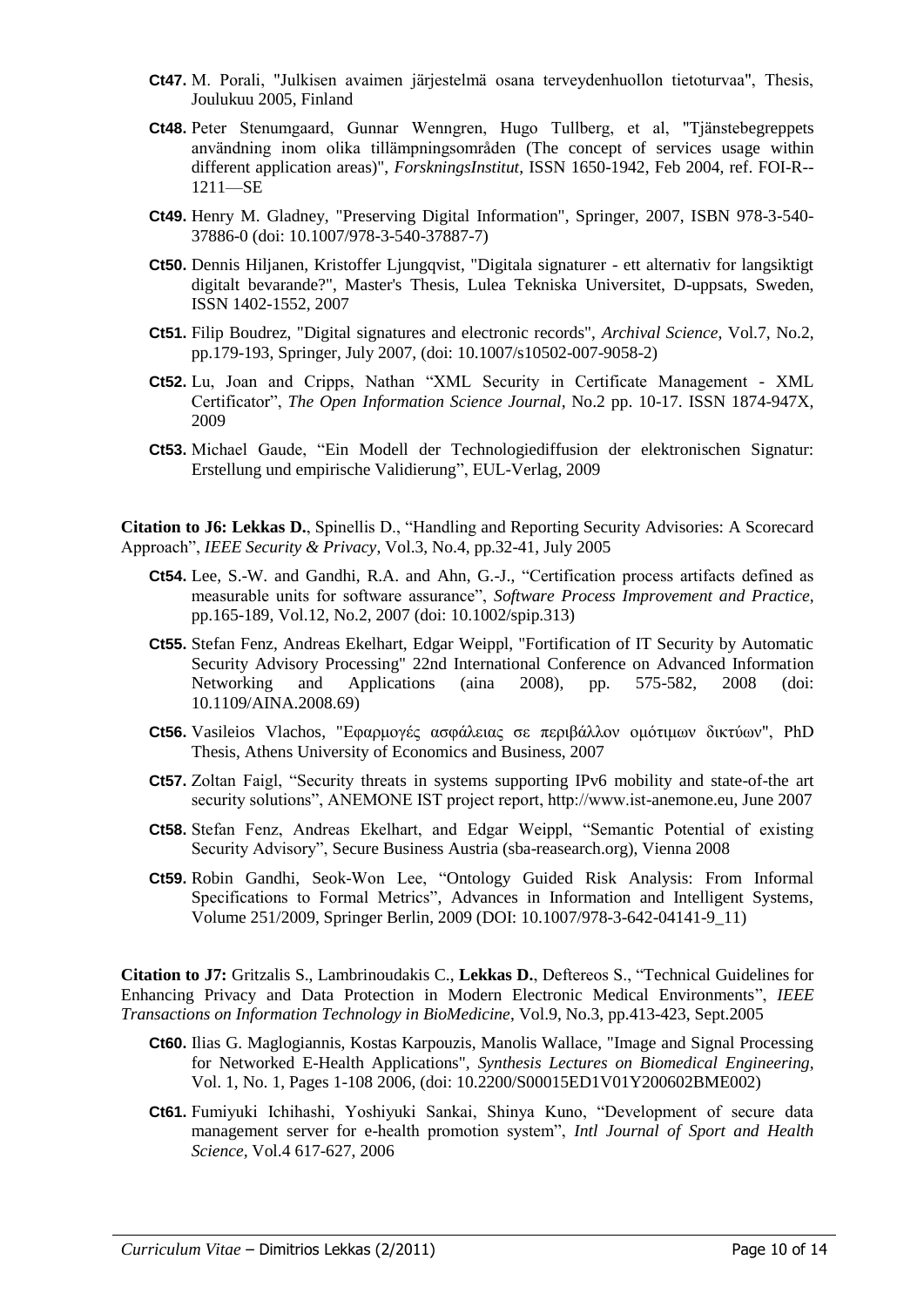- **Ct62.** Jinho Lee, "Perceptions of HIPAA Security Requirements by US Dental Schools", The Department of Software Engineering, The University of Auckland, New Zealand, M.Eng. Thesis, September 2006
- **Ct63.** Luiz Octavio, Massato Kobayashi, "Security in medical information: overview and current scenario" *Brazilian Journal of Biomedical Engineering* Vol.23 No.1 pp. 53-77, April 2007, ISSN 1517-3151
- **Ct64.** Dasun Weerasinghe, Kalid Elmufti, Muttukrishnan Rajarajan and Veselin Rakocevic, "Patient's privacy protection with anonymous access to medical services", *PervasiveHealth"2008*
- **Ct65.** Weerasinghe D, Rajarajan M, Elmufti K, Rakocevic V., "Patient privacy protection using anonymous access control techniques", *Methods of Inormation in Medecine*, Vol.47, No.3, pp.235-240, 2008
- **Ct66.** Srilaxmi Malladi, Upkar Varshney, "Design and application of a Health Insurance Portability and Accountability Act-compliant privacy framework for pervasive healthcare", *International Journal of Mobile Communications*, Vol.6, No.4, pp.499-518, November 2008
- **Ct67.** S. Tsujimura, N. Shiraishi, A. Saito, H. Koba, S. Oshima, T. Sato, F. Ichihashi and Y. Sankai, "Design and Implementation of Web-Based Healthcare Management System for Home Healthcare", 13th International Conference on Biomedical Engineering (ICBME 2008), Springer, pp.1098-1101, Singapore, December 2008 (DOI: 10.1007/978-3-540- 92841-6)
- **Ct68.** Maji, A.K. Mukhoty, A. Majumdar, A.K. Mukhopadhyay, J. Shamik Sural Paul, S. Majumdar, B., "Security analysis and implementation of web-based telemedicine services with a four-tier architecture", 2<sup>nd</sup> Conference on Pervasive Computing Technologies for Healthcare (PervasiveHealth 2008), IEEE, pp.46-54, 2008 (DOI: 10.1109/PCTHEALTH.2008.4571024)
- **Ct69.** Maria Cristiane Barbosa Galvão, Josiane Cristina Silva,Vanessa dos Santos Ferreira, Joeli Espírito Santo da Rocha, ―Languages employed in handbooks of the patient in front of the processes of organization and recuperation" (in Portuguese), ANSIB 2008
- **Ct70.** Mourtou, E., "Modelling access control in a Greek public hospital", *Journal on Information Technology in Healthcare*, Vol.6 No.3, pp. 230-239, 2008
- **Ct71.** Dr Michael Angastiniotis, Dr Androula Eleftheriou, "ITHANET e-Infrastructure for Thalassaemia Research Network, IST Project RI-2004-026539, D2 2.2, November 2008
- **Ct72.** Srilaxmi Malladi and Upkar Varshney, "Design and application of a Health Insurance Portability and Accountability Act-compliant privacy framework for pervasive healthcare", International Journal of Mobile Communications, Volume 6, Number 4, pp. 499 – 518, Inderscience, 2008
- **Ct73.** Lu-Chou Huanga, Huei-Chung Chu, Chung-Yueh Lien, Chia-Hung Hsiao and Tsair Kao, ―Privacy preservation and information security protection for patients' portable electronic health records", Computers in Biology and Medicine, Volume 39, Issue 9, September 2009, pp. 743-750 (DOI:10.1016/j.compbiomed.2009.06.004)
- **Ct74.** Zhen-Yu Wu, Yufang Chung, Feipei Lai, Tzer-Shyong Chen, "User Authentication" Scheme for the Integrated EPR Information System", *Journal of Medical Systems*, Springer Netherlands, May 2010 (DOI: 10.1007/s10916-010-9527-7)

Citation to J9: Arnellos A., Lekkas D., Spyrou T., Darzentas J., "A Framework for the Analysis of the Reliability of Digital Signatures for Secure e-commerce‖, *The electronic Journal for e-commerce Tools & Applications* (eJETA), Vol.1, No.4, 2005

**Ct75.** Audun Jøsang, Bander AlFayyadh "Robust WYSIWYS: A Method for Ensuring that What You See Is What You Sign", Australasian Information Security Conference (AISC2008),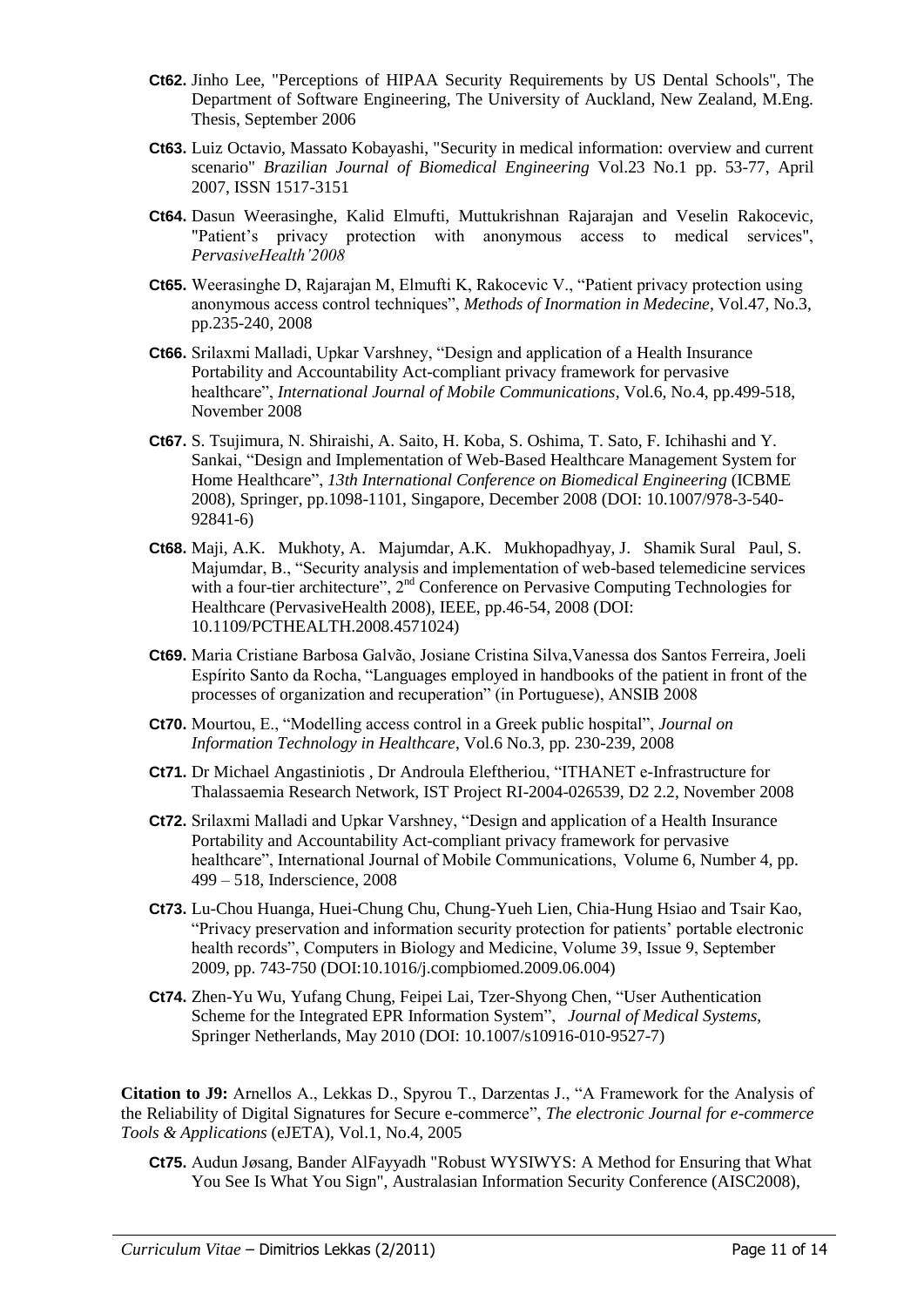Wollongong, Australia, January 2008. Conferences in Research and Practice in Information Technology (CRPIT), Vol. 81, 2008

**Ct76.** Chung-Yueh Lien, Chia-Hung Hsiao, Lu-Chou Huang and Tsair Kao, "Applying a Presentation Content Manifest for Signing Clinical Documents" Journal of Digital Imaging, Volume 23, Number 2, pp.152-160, Springer, April 2010 (DOI: 10.1007/s10278- 009-9191-y)

Citation to J11: Lekkas D., Spinellis D., "Implementing regular cash with blind fixed-value electronic coins‖, *Computer Standards & Interfaces*, Vol.29, No.3, pp.277-288, 2007 (doi:10.1016/j.csi.2006.01.005)

- **Ct77.** Shi-Jen Lin and Ding-Chyu Liu, "A Fair-Exchange and Customer-Anonymity Electronic Commerce Protocol for Digital Content Transactions", Lecture Notes in Computer Science, Volume 4882/2007, Distributed Computing and Internet Technology, 2007 (DOI: 10.1007/978-3-540-77115-9)
- **Ct78.** Keramati, A., Hadjiha, B., Saremi, M.S., "A proposal framework for adoption of electronic payment services by iranian customers", in: IEEE International Conference on Industrial Informatics (INDIN), art. no. 4618169, pp. 592-597, 2008
- **Ct79.** JW Lo, MS Hwang, YP Chu, "An Exchangeable E-Cash Scheme by E-Mint", *Intelligent Systems Design and Applications*, 2008
- **Ct80.** Amadou Moctar Kane, "On the use of continued fractions for electronic cash", *International Journal of Computer Science and Security*, Volume (4) : Issue (1) pp.136- 148, 2008
- **Ct81.** Chun-I Fan, D.J. Guan, Chih-I Wang and Dai-Rui Lin, "Cryptanalysis of Lee–Hwang– Yang blind signature scheme", *Computer Standards & Interfaces*, Vol.31 No.2, pp. 319- 320, 2009 (DOI:10.1016/j.csi.2008.02.002)

**Citation to J12:** Lekkas D., Gritzalis D, "Long-term verifiability of healthcare records authenticity", *International Journal of Medical Informatics*, Vol.76, No.5-6, pp.442-448, 2007 (doi:10.1016/j.ijmedinf.2006.09.010)

- **Ct82.** Huang, Zhengxing Lu, Xudong Duan, Huilong Li, Haomin, "Enhanced CDA with Electronic Signature", ICBBE 2007. The 1st International Conference on Bioinformatics and Biomedical Engineering, 6-8 July 2007, pp: 1161-1164, ISBN: 1-4244-1120-3, (DOI: 10.1109/ICBBE.2007.300)
- Ct83. Jerry Stonemetz, Keith Ruskin, "Security of health Information", *Anesthesia Informatics*, Springer, pp. 437-457, ISBN 978-0-387-76418-4, November 2008 (DOI: 10.1007/978-0- 387-76418-4\_23)
- **Ct84.** Lien, C.-Y., Hsiao, C.-H., Huang, L.-C., Kao, T., "Authenticity and integrity of portable electronic health records‖, in: HEALTHINF 2008 - 1st International Conference on Health Informatics, Vol.1, pp. 67-71, 2008
- Ct85. Viviane Bertol, Rafael Timóteo de Sousa Jr., Laerte Peotta de Melo, "Um modelo para as normas sobre certificação digital no Brasil" 4<sup>th</sup> International Conference on Forensic Computer Science (ICoFCS), Natal city, Brazil, 2009

**Citation to C2:** Lekkas D., Katsikas S., Spinellis D., Gladychev P. and Patel A., "User requirements of Trusted Third Parties in Europe", UIPP'99 IFIP International joint Working Conference on User Identification and Privacy Protection, Stockholm, Sweden, Kluwer Academic Publisher, June 1999

**Ct86.** Marit Köhntopp, "Generisches Identitätsmanagement im Endgerät (Generic identity management on the terminal)" in: Rüdiger Grimm, Alexander Röhm (Hg.): *Materialien zum GI-Workshop "Sicherheit und Electronic Commerce",* WSSEC 2000, 23-24 März 2000 in Darmstadt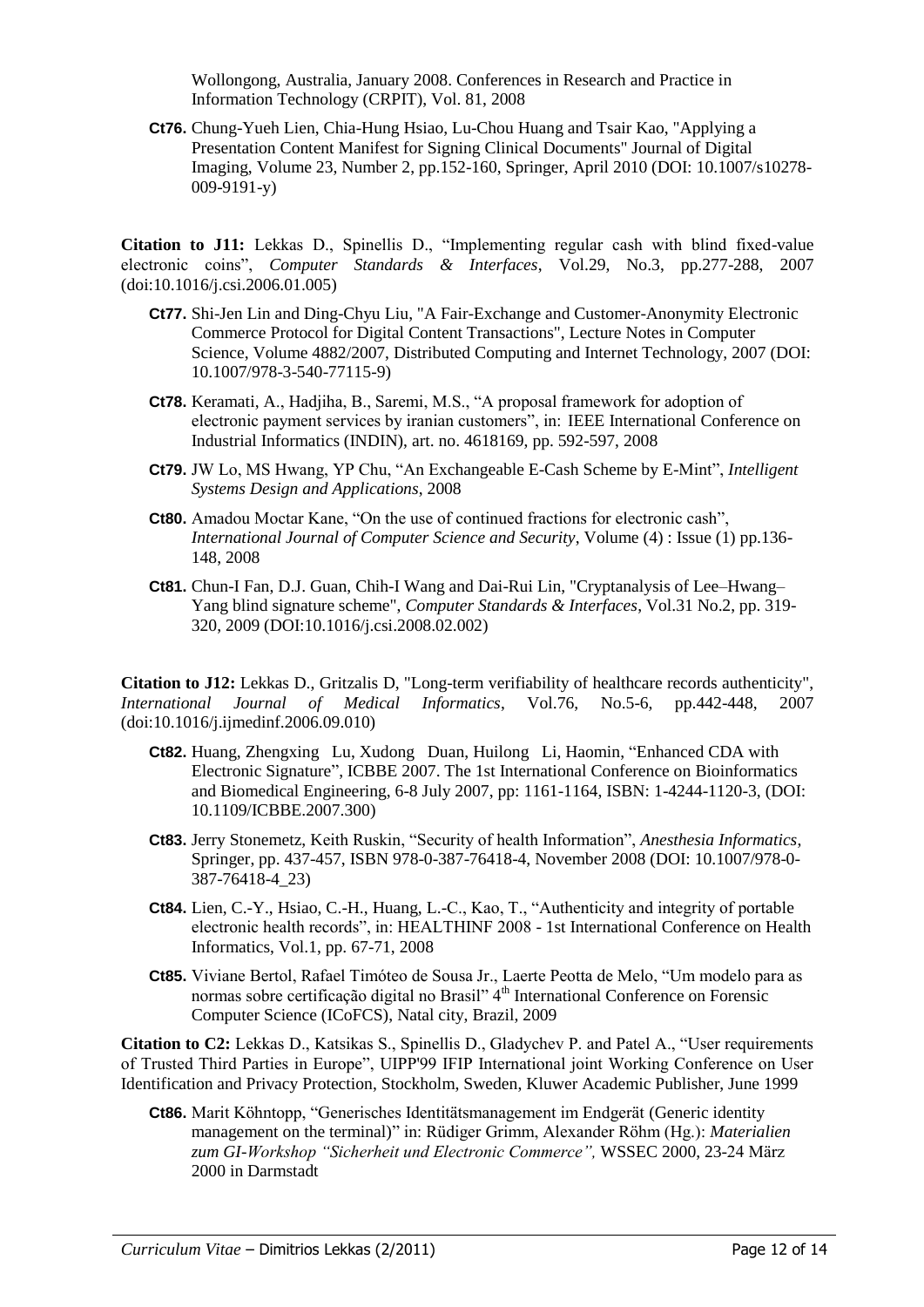- **Ct87.** Mortaza Bargh, Wil Janssen; Alko Smit, "Trust and Security in E-business Transactions", in proceedings of the *11th International World Wide Web Conference*, WWW2002, Hawaii, May 2002.
- **Ct88.** Van der Stappen; Henny de Vos, "Giga Trust Services project", Project Reference: GigaTS/D3.1.4, *The Netherlands Telematica Instritute,* April 2002, available at [https://doc.telin.nl/dscgi/ds.py/ ApplyProps/File-22402](https://doc.telin.nl/dscgi/ds.py/%20ApplyProps/File-22402)
- Ct89. Dan J. Kim, Yong Il Song, Sviatoslav B. Braynov, & H. Raghav Rao, "A Multidimensional Trust Formation Model in B-to-C E-Commerce: A conceptual Framework and Content Analyses of Academia/Practitioner Perspective", *Decision Support Systems*, Vol.40, No.2, pp.143-165, 2005
- **Ct90.** Thomas Friedrich List, "Comprehensibleness and monitoring as trust services on electronic market places", PhD Thesis, Rheinisch-Westfalischen Technical University, Aachen, July 2004.
- **Ct91.** Daniel A. Menasce, Virgilio A. F. Almeida, "Scaling for E-Business: Technologies, Models, Performance, and Capacity Planning", Prentice Hall PTR, May 2000, ISBN: 0130863289
- **Ct92.** Stephanos Androutsellis-Theotokis, Vassilios Karakoidas, Georgios Gousios, Diomidis Spinellis, and Yannis Charalambidis, "Building an e-business platform: An experience report. In Proceedings of the *eChallenges 2005 Slovenia*, 19-21 October 2005
- **Ct93.** Hans Steien Rasmussen, Anders Magnus Braathen, "the UbiCollab platform", Master's Thesis, Department of Computer and Information Science (IDI) at the Norwegian University of Science and Technology (NTNU) in Trondheim
- **Ct94.** John K. Sakellaris, "Public Key Infrastructure as a new technology enabling electronic auctions used in the context of Electricity Market Restructuring: An aspect of the complex Global Economy", in: DEMSEE 2007 (Deregulated Electricity Market Issues in South-Eastern Europe), Vol.2, Dogus University, Istanbul, Sept.2007

**Citation to C3:** Patel A., Gladychev P., Katsikas S., Gritzalis S. and Lekkas D., "Support for Legal Framework and Anonymity in the KEYSTONE Public Key Infrastructure architecture", UIPP'99 *IFIP International joint Working Conference on User Identification and Privacy Protection*, Stockholm, Sweden, Kluwer Academic Publisher, June 1999

- **Ct95.** Ksiezopolski B., Kotulski Z. "On a concept of scalable security: PKI-based model with supporting cryptographic modules", in J. Wachowicz [ed], *Electronic Commerce Theory and Applications* pp.73-83, Gdansk 2005, ISBN 83-88617-42-7.
- **Ct96.** Ksiezopolski B., Kotulski Z., "On scalable security model for sensor networks protocols", in: R.J. Scherer, P. Katranuschkov, S.-E. Schapke [eds], CIB-W78 2005, *22nd Conference Information Technology in Construction*, Dresden 19-21 July 2005, pp. 463-469, ISBN 3- 86005-478, CIB Publication No. 304.
- **Ct97.** Bogdan Ksiezopolski and Zbigniew Kotulski, "Adaptable security mechanism for dynamic environments‖, *Computers & Security*, Vol.26, No.3, pp.246-255, 2007 (doi:10.1016/j.cose.2006.11.002)

**Citation to C9:** Lekkas D., Gritzalis D., "e-Passports as a means towards the first world-wide Public Key Infrastructure", In: 4th European PKI Workshop – *EuroPKI'07*, Mallorca, Spain, Lecture Notes in Computer Science (LNCS), Vol. 4582, Springer, June 2007

- **Ct98.** BD Renegar, K Michael, MGM Dr, "Privacy, Value and Control Issues in Four Mobile Business Applications", *7th International Conference on Mobile Business*, July 7-8 2008, Barcelona, Spain, pp.1-10 (DOI: 10.1109/ICMB.2008.38)
- **Ct99.** Benjamin D. Renegar, Katina Michael, M. G. Michael, "Privacy, Value and Control Issues in Four Mobile Business Applications", Proceedings of the 2008 7th International